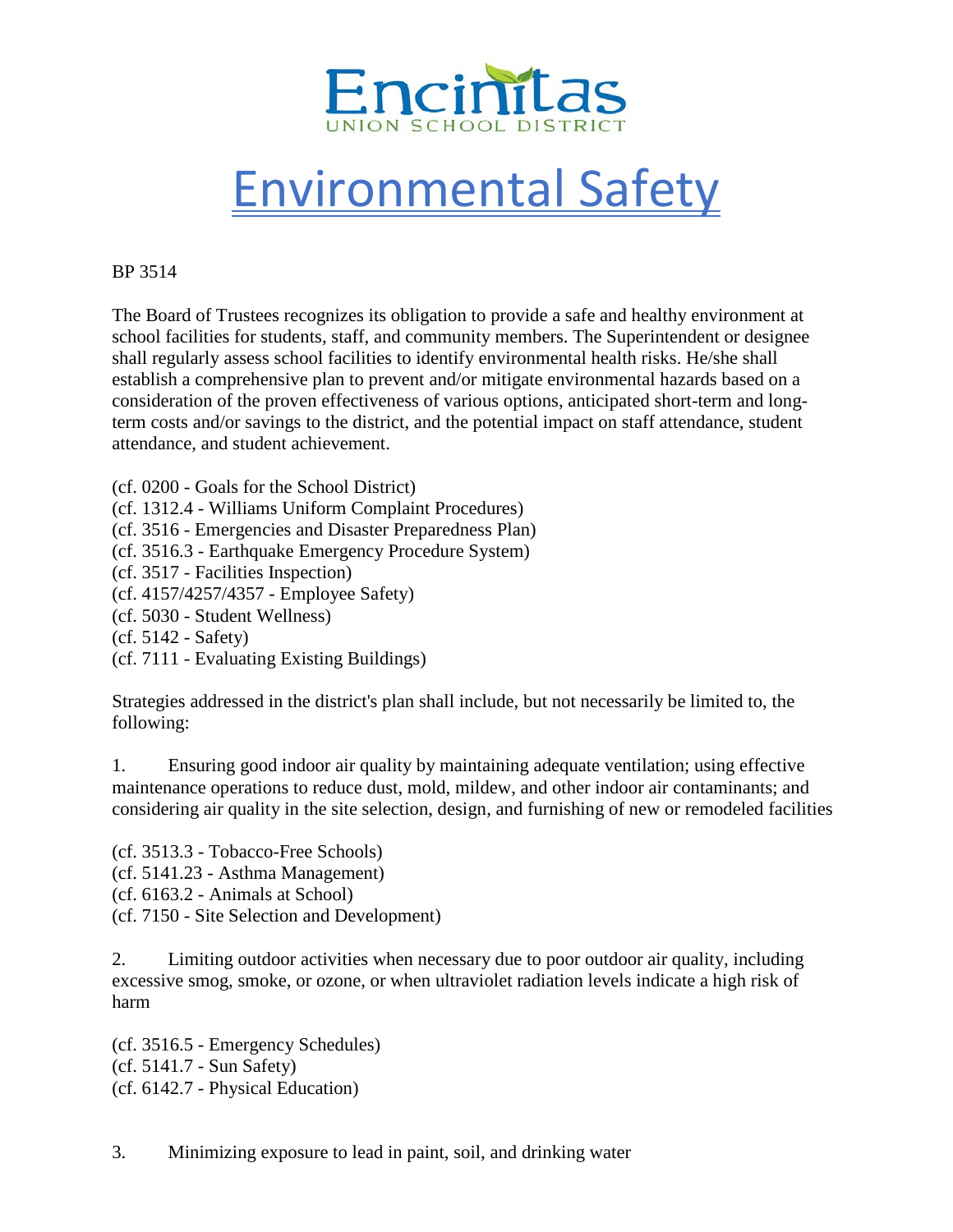4. Inspecting facilities for naturally occurring asbestos and asbestos-containing building materials that pose a health hazard due to damage or deterioration and safely removing, encapsulating, enclosing, or repairing such materials

5. Ensuring the proper storage, use, and disposal of potentially hazardous substances

(cf. 3514.1 - Hazardous Substances) (cf. 6161.3 - Toxic Art Supplies)

6. Ensuring the use of effective least toxic pest management practices

(cf. 3514.2 - Integrated Pest Management)

7. Instituting a food safety program for the storage, preparation, delivery, and service of school meals in order to reduce the risk of foodborne illnesses

(cf. 3550 - Food Service/Child Nutrition Program)

In developing strategies to promote healthy school environments, the Superintendent or designee may consult and collaborate with local environmental protection agencies, health agencies, and other community organizations.

(cf. 1020 - Youth Services)

The Superintendent or designee shall provide the district's maintenance and facilities staff, bus drivers, food services staff, teachers, and other staff as appropriate with professional development regarding their responsibilities in implementing strategies to improve and maintain environmental safety at the schools.

(cf. 4131 - Staff Development) (cf. 4231 - Staff Development) (cf. 4331 - Staff Development)

The Superintendent or designee shall notify the Board, staff, parents/guardians, students, and/or governmental agencies, as appropriate, if an environmental hazard is discovered at a school site. The notification shall provide information about the district's actions to remedy the hazard and may recommend health screening of staff and students.

(cf. 5141.6 - School Health Services)

Legal Reference: EDUCATION CODE 17002 Definition of "good repair" 17070.75 Facilities inspection 17582 Deferred maintenance fund 17590 Asbestos abatement fund 17608-17613 Healthy Schools Act of 2000, least toxic pest management practices 32240-32245 Lead-Safe Schools Protection Act 48980.3 Notification of pesticides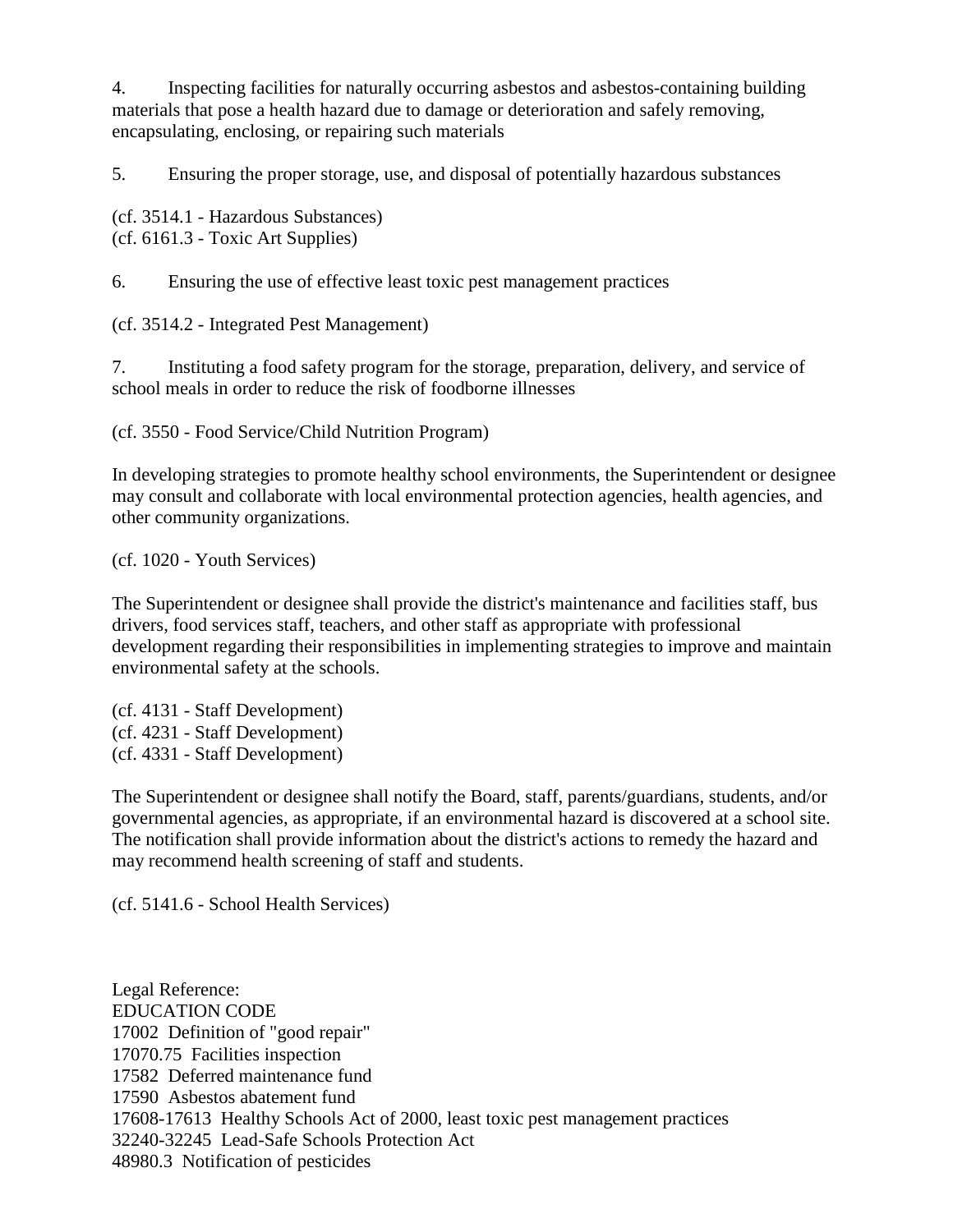49410-49410.7 Asbestos materials containment or removal FOOD AND AGRICULTURAL CODE 11401-12408 Pest control operations and agricultural chemicals 13180-13188 Healthy Schools Act of 2000, least toxic pest management practices GOVERNMENT CODE 3543.2 Scope of representation; right to negotiate safety conditions HEALTH AND SAFETY CODE 105400-105430 Indoor environmental quality 113700-114437 California Retail Food Code, sanitation and safety requirements CODE OF REGULATIONS, TITLE 5 14010 Standards for school site selection CODE OF REGULATIONS, TITLE 8 337-339 Hazardous substances list 340-340.2 Occupational safety and health, rights of employees 1528-1533 Construction safety orders; exposure to hazards 5139-5223 Control of hazardous substances CODE OF REGULATIONS, TITLE 13 2480 Vehicle idling CODE OF REGULATIONS, TITLE 17 35001-36100 Lead abatement services CODE OF REGULATIONS, TITLE 22 64670-64679 Lead and copper in drinking water UNITED STATES CODE, TITLE 7 136-136y Use of pesticides UNITED STATES CODE, TITLE 15 2601-2629 Control of toxic substances 2641-2656 Asbestos Hazard Emergency Response Act UNITED STATES CODE, TITLE 42 1758 Food safety and inspections CODE OF FEDERAL REGULATIONS, TITLE 40 141.1-141.723 Drinking water standards 745.61-745.339 Lead-based paint standards 763.80-763.99 Asbestos-containing materials in schools 763.120-763.123 Asbestos worker protections Management Resources: CSBA PUBLICATIONS Indoor Air Quality: Governing Board Actions for Creating Healthy School Environments, Policy Brief, July 2008 Asthma Management in the Schools, Policy Brief, March 2008 Food Safety Requirements, Fact Sheet, October 2007 Sun Safety in Schools, Policy Brief, July 2006 CALIFORNIA DEPARTMENT OF EDUCATION PUBLICATIONS School Site Selection and Approval Guide, 2000 Indoor Air Quality, A Guide for Educators, 1995 CALIFORNIA DEPARTMENT OF HEALTH SERVICES PUBLICATIONS Report to the Legislature: Lead Hazards in California's Public Elementary Schools and Child Care Facilities, April 1998 U.S. ENVIRONMENTAL PROTECTION AGENCY PUBLICATIONS Indoor Air Quality Tools for Schools, rev. 2007 Healthy School Environments Assessment Tool, 2007 The ABCs of Asbestos in Schools, rev. August 2003